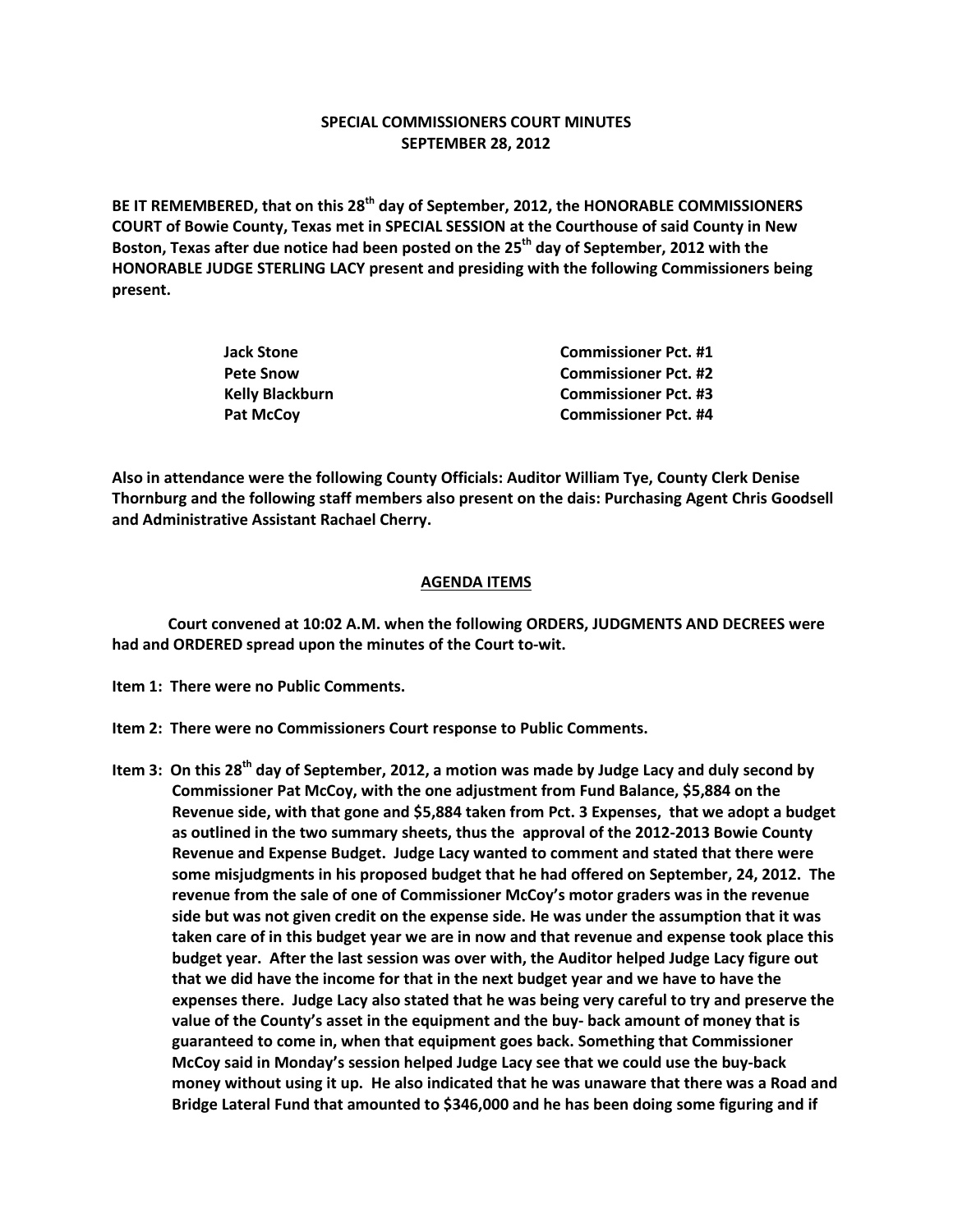**the Commissioners decided to allow Commissioner McCoy to use 30% (the ratio is divided that way in this fund between the precincts), the Commissioners of that fund that it would give Commissioner his full request to his budget hopefully without having to strip any other funds from any other departments.**

 **Another thing that Judge Lacy noticed between the first draft and the one that was submitted this past Monday, \$104,374 was dropped from expected revenue from Corrections and he is proposing that this amount of money be put back in. What this will do, as stated in the summary, will give Commissioner McCoy all of the money he asked for in Pct. 4 for his equipment; Commissioner Blackburn Pct. 3, it will give the \$20,000 that was asked for and then graciously said, if he didn't get it he would get by without it, they will restore that. Pct. 1, restore the amount allowed in expenses back to last year's budget level; Pct. 2, it will restore budget to last year's budget. It will also allow \$58,000 for a narcotics officer for the Sheriff's Department that will be an Investigators salary of approximately \$40,000 per year, employee benefits of approximately \$7,400 and a car allowance for approximately \$10,000, which is the same as an Investigator gets. The other departments will not have any of their funds stripped away except the \$50,000 from the Auditor's Office. The vendor will allow us \$75,000 this year and \$50,000 or as much as \$75,000 next year. The proposed budget will be a balanced budget within about \$6,000 and that will be worked on during this session. Under this proposal, the employees will get a 3% cost of living increase. Commissioner Pat McCoy discussed and explained the how the figure came about regarding the sales tax. Judge Lacy asked Auditor William Tye: "Is it your judgment that we have indeed, in this budget allowed the funds that Commissioner McCoy was asking for, for his Precinct"? Mr. Tye's response: "Uh huh, I don't know if we have reached his total, but with that \$106,000 Lateral Road and Bridge, if it goes towards that, yeah we'll get real close". Commissioner McCoy: "Getting close and taking care of our equipment, we have to be fairly accurate". Judge Lacy talked about the Transportation Code in regarding the Lateral Road and Bridge Fund. Commissioner McCoy indicated that he was still about \$25,000 short in his budget and he will find a spot for it to make up for it. After he looked at the budget more closely he wants to make sure that in Intergovernmental Cooperation, that we are not cutting any funding to any transportation related alliances or coalitions that we are members of. Judge Lacy indicated that we are indeed making cuts, High Speed Rail program, we've paid \$75,000 in and we owe \$10,000 a year on that, the cities around us were going to contribute \$15,000 a year, they have contributed a total of \$12,500 in a three year period of time. We are actually paid up for three years on that. Commissioner McCoy was satisfied with that. He inquired about I-69 and Tex 21. Judge Lacy said, regarding I-69, there was nothing in it and Tex 21 has \$5,000 in it. Commissioner McCoy stated that it was an opportunity for us to have a say in the transportation needs and future needs of Bowie County. After further discussions about the budget and restoring \$28,000 to the Intergovernmental Cooperation from Professional Services; included health insurance; included an additional employee to the Sheriff's Department; restored the County Clerk's Chief Deputy position; restored Treasurer's needs; we have spread out, over two years the Auditor's software needs, the costs there; restored Pct. 1, Pct. 2, Pct. 3 restored and Pct. 4 is somewhere in the \$25,000 short but will figure out a way to do that. Judge Lacy has one more adjustment to make, on Revenue from Fund Balance \$5,884; he asks, if one of the Commissioners that has had some money restored to, if they would be willing to give up \$5,884 of their expenses so we can remove it from the Fund Balance and have a balanced budget for the first time in ten years. Judge Lacy asked Commissioner Kelly Blackburn if he was willing to do that and Commissioner Blackburn said "Yes". Commissioner McCoy stated that it still leaves in the \$50,000 in for the upgrade of**